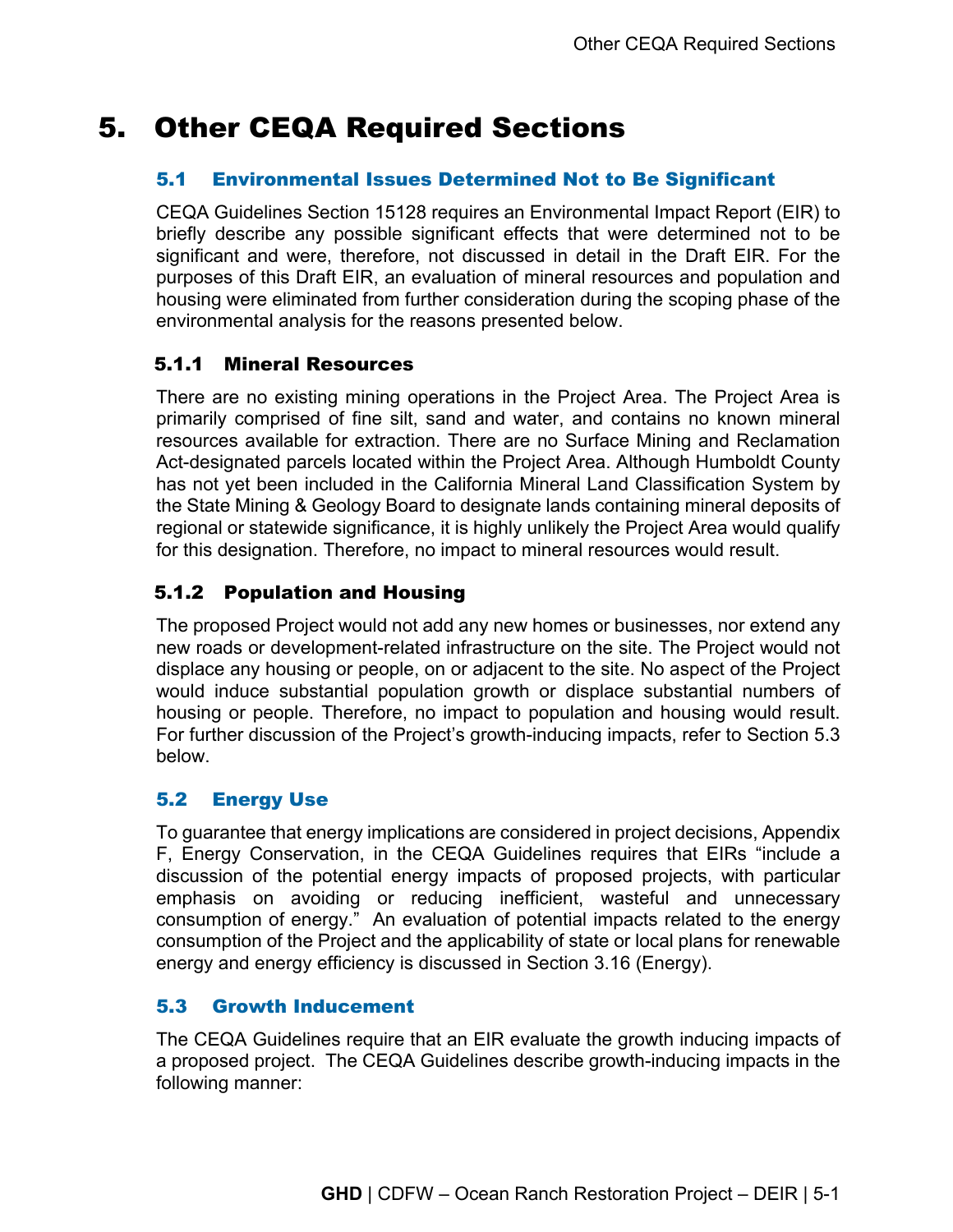*"Discuss the ways in which the proposed project could foster economic or population growth, or the construction of additional housing, either directly or indirectly, in the surrounding environment. Included in this are projects which would remove obstacles to population growth (a major expansion of a waste water treatment plant might, for example, allow for more construction in service areas). Increases in the population may tax existing community service facilities, requiring construction of new facilities that could cause significant environmental effects. Also discuss the characteristic of some projects which may encourage and facilitate other activities that could significantly affect the environment, either individually or cumulatively. It must not be assumed that growth in any area is necessarily beneficial, detrimental, or of little significance to the environment." (CEQA Guidelines Section 15126.2[d]).*

The Project is designed to restore the natural tidal prism, improve connectivity of tidal and freshwater habitats, and control and eradicate invasive plants within the Project Area. The Project does not involve construction of new housing that would result in direct growth inducement.

Construction of the tidal restoration portion of the Project is expected to occur over two seasons, approximately 120 days each between May and October, likely for the years 2021 through 2022. Given the relatively moderate construction period spread out over two seasons, and workforce needs (less than 30 construction personnel per day), no new housing or services would be needed to support the temporary employment demand.

Management of invasive plants and periodic maintenance of infrastructure, including road, parking area, and trail maintenance, would be completed by limited CDFW staff. No increase in population is anticipated as a result of job opportunities resulting from Project implementation. The Project would also not remove an obstacle to additional growth and development in the area, such as removing a constraint on a required public utility or increasing capacity in the Project Area. For these reasons, the Project would not induce population growth and does not include characteristics that would encourage or facilitate other growth inducement activities.

#### 5.4 Significant and Unavoidable Impacts of the Proposed Project

Section 15126.2(c) of the CEQA Guidelines require that an EIR identify any significant environmental effects that cannot be avoided if the Project were implemented, including those that can be mitigated but not reduced to a level of insignificance.

The analysis presented in Chapter 3, Environmental Setting, Impacts, and Mitigation Measures, concludes that implementation of the proposed Project would result in two significant and unavoidable impacts.

Under Impact HWQ-3, which evaluates the potential for the Project to alter the existing drainage pattern of the site or result in substantial erosion on-or off-site, it was determined that the Project could result in significant and unmitigatable erosion off-site. Proposed breaches to McNulty Slough, and the resulting changes in hydraulics, would result in increased flow velocities in upper McNulty Slough that would increase the potential for bed scour and bank erosion. Specifically, the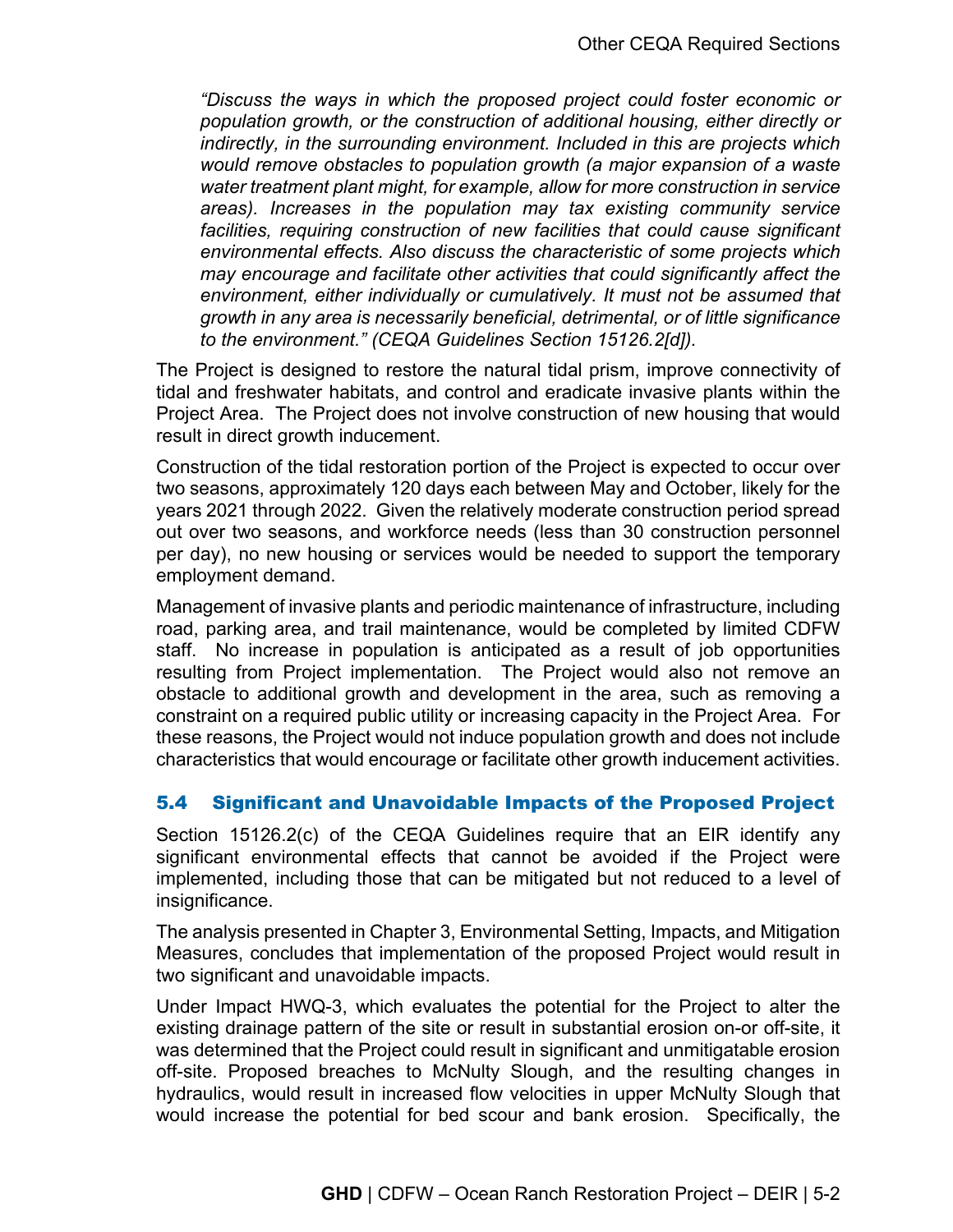velocity and shear stress results from the hydraulic model indicate that the eastern levee of McNulty Slough, which is in private ownership, could be adversely impacted by increased erosion potential under the Project, which would be a significant impact (AECOM 2019). To reduce this impact, CDFW considered armouring the eastern levee, constructing a setback levee on the eastern bank, and widening or deepening McNulty Slough. The legal feasibility of the armouring the eastern levee of McNulty Slough and setting back the levee is uncertain, because the eastern levee of McNulty Slough is on private property and CDFW does not have a right of access to the property. As a result, the feasibility of these mitigation measures is questionable considering they would require CDFW to implement a Project action on property it does not own, does not have legal responsibility for, and cannot foreseeably purchase or acquire. In addition, based on the hydraulic modelling results, it was determined that dredging would not effectively reduce water velocities and potential for erosion, and would result in additional potentially significant impacts on sensitive habitats, fish and wildlife, and water quality. Therefore, the offsite erosion impact is considered both significant and unmitigable.

Under Impact HWQ-4, which evaluates the potential impact of flooding on- or offsite, it was determined that the Project could result in flooding of private agricultural fields east of the Project Area if the levee on the eastern side of McNulty Slough was breached or otherwise compromised as a result of changes in hydraulics resulting from the Project. As described above, several mitigation measures were evaluated to protect the existing levee, however none were determined to be feasible. Therefore, without mitigation, the potential impact remains significant and unmitigable.

#### 5.5 Significant Irreversible Environmental Changes

Section 15126.2(d) of the CEQA Guidelines requires that an EIR include a discussion of significant irreversible environmental changes that would result from project implementation. The CEQA Guidelines describe irreversible environmental changes in the following manner:

*"Uses of nonrenewable resources during the initial and continued phases of the project may be irreversible since a large commitment of such resources makes removal or nonuse thereafter unlikely. Primary impacts and, particularly, secondary impacts (such as highway improvement which provides access to a previously inaccessible area) generally commit future generations to similar uses. Also irreversible damage can result from environmental accidents associated with the project. Irretrievable commitments of resources should be evaluated to assure that such current consumption is justified." (CEQA Guidelines Section 15126.2[d]).*

Construction activities associated with the Project would result in an irretrievable and irreversible commitment of natural resources through the use of construction materials, such as gravel and pavement for the proposed public access facilities. The Project would also require the commitment of energy resources to fuel and maintain construction equipment (such as gasoline, diesel and oil) during the construction period.